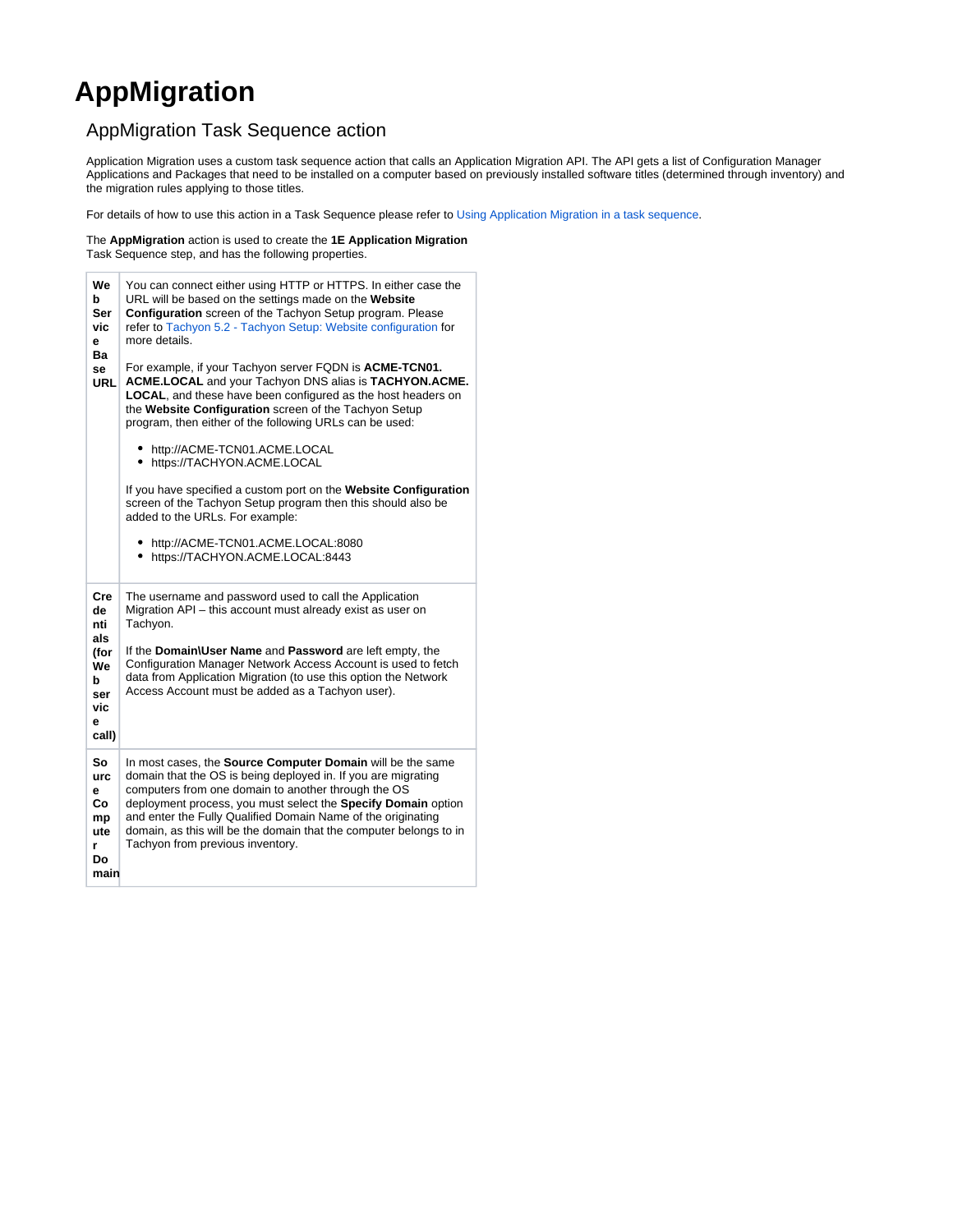| So<br>urc<br>е<br>Сo                       | The name of the task sequence variable that is used to store the<br>source computer name (the computer from which applications are<br>being migrated).                                                                                                                                                                                                                                                                                                                                                                                                                                                                                                                                                                                                                                                                                                                                                |  |  |  |
|--------------------------------------------|-------------------------------------------------------------------------------------------------------------------------------------------------------------------------------------------------------------------------------------------------------------------------------------------------------------------------------------------------------------------------------------------------------------------------------------------------------------------------------------------------------------------------------------------------------------------------------------------------------------------------------------------------------------------------------------------------------------------------------------------------------------------------------------------------------------------------------------------------------------------------------------------------------|--|--|--|
| mp<br>ute<br>r<br>Na<br>me<br>Var<br>iable | By default, the <b>Source Computer Name Variable</b> property<br>is set to SourceComputerName. If the specified variable<br>does not exist, the Application Migration step uses the<br>current computer name as the source computer name.<br>If you are using Nomad (included in Windows Servicing<br>Suite) and have included the Get Migration Settings step in<br>the task sequence, that step will set the SourceComputerNa<br>me variable as follows:                                                                                                                                                                                                                                                                                                                                                                                                                                            |  |  |  |
|                                            | In a <b>Computer Replace</b> scenario:<br>• When the restore Task Sequence executes on the<br>new computer, Get Migration Settings sets the So<br>urceComputerName variable to the source<br>computer defined in the Computer Association in<br>Configuration Manager.<br>• If the Task Sequence is initiated through the Windo<br>ws Servicing Assistant, you do not need to<br>create a Computer Association. Get Migration<br>Settings sets the SourceComputerName<br>variable to the name of the source computer<br>selected by the user in the Windows Servicing<br>Assistant.<br>In a Computer Refresh scenario, the SourceCompute<br>rName variable is set to the current computer name.<br>If you are adding the Application Migration step to an In-<br>place Upgrade Task Sequence, set the Source Computer<br>Name Variable to SMSTSMachineName and do not use G<br>et Migration Settings. |  |  |  |
| Аp<br>plic<br>ati<br>on<br>Var<br>iable    | The base variable name which this task sequence step uses to<br>define the Configuration Manager Applications to be<br>installed. This is used to define the base variable in a later Install<br>Application step that is configured to install applications<br>according to a dynamic variable list.<br>For example, if Application Variable is set to APPMIG, this step<br>will dynamically set variables APPMIG01, APPMIG02 etc.<br>corresponding to the applications to be installed dictated by the<br>application migration rules applied to the specified source<br>computer.                                                                                                                                                                                                                                                                                                                  |  |  |  |
| Pa<br>cka<br>ge<br>Var                     | The base variable name which this task sequence step uses to<br>define the Configuration Manager Packages to be installed. This<br>is used to define the base variable in a later Install Package step<br>that is configured to install packages according to a dynamic<br>iable variable list.                                                                                                                                                                                                                                                                                                                                                                                                                                                                                                                                                                                                       |  |  |  |
|                                            | For example, if Package Variable is set to PKGMIG, this step will<br>dynamically set variables PKGMIG001, PKGMIG002 etc.<br>corresponding to the packages to be installed dictated by the<br>application migration rules applied to the specified source<br>computer.                                                                                                                                                                                                                                                                                                                                                                                                                                                                                                                                                                                                                                 |  |  |  |